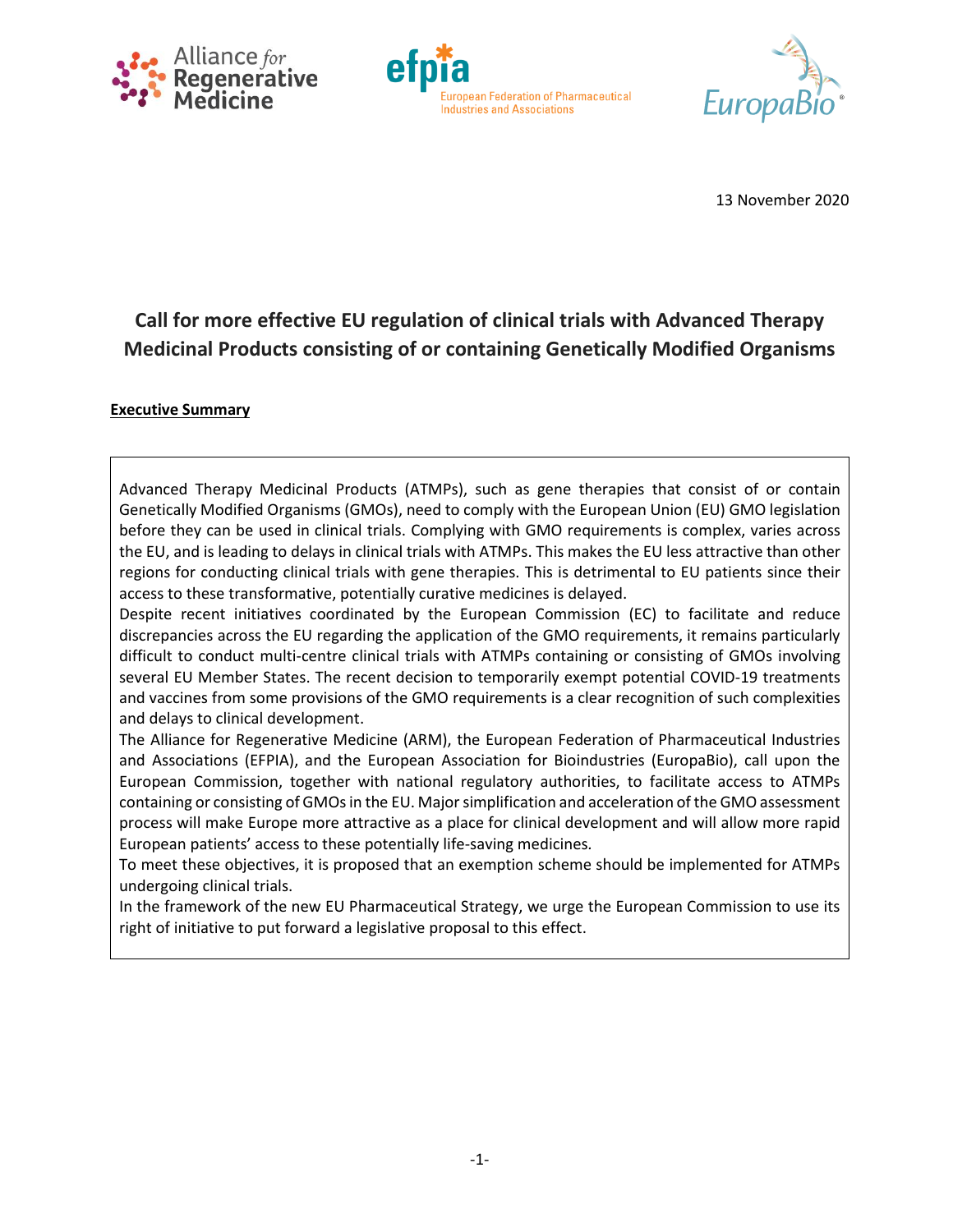





# **1. Background and problem statement: The EU GMO legislation delays clinical trials and patient access to potentially life-saving therapies.**

Advanced therapy medicinal products are innovative medicinal products which have the potential to bring highly transformative value to patients, including potential cures, by either correcting the underlying cause of their disease (e.g. a genetic defect) or by modifying a function in the body to cure or significantly ameliorate their disease. Some ATMPs, such as gene therapies, consist of or contain GMOs. Even though the EU legislation on GMOs was drafted and adopted primarily with agricultural applications (plant GMOs) in mind with a goal to protect food consumers and the environment, the authorisation procedure for clinical trials with investigational ATMPs requires additional steps to comply with the GMO legislation.

The EU legislation prescribes that clinical trials with investigational products containing or consisting of GMOs comply with either Directive 2001/18/EC on the deliberate release into the environment of GMOs or with Directive 2009/41/EC on the contained use of GMOs. Such requirements come on top of the requirements for authorisation of clinical trials laid down in the Clinical Trial Directive 2001/20/EC and the Clinical Trials Regulation (EU) No 536/2014 which repeals the Clinical Trial Directive and is expected to be implemented at the end of 2021.

Since both GMO Directives are transposed with variations and applied in different manners by national authorities in each Member State, decisions made under the GMO legislation are not applied consistently, leading to different decisions across the EU. Moreover, since the two regimes (GMO and Clinical Trials legislations) both apply, without defining a *modus operandi* for how they should interoperate, different approaches may be taken by different Member States: either applying the GMO approval regime before, or in parallel with the application to national health authorities.

# *Data show that Europe is less successful than other regions in attracting new clinical trials with ATMPs, in particular with gene therapies*

The ARM report "[Clinical Trials in Europe: Recent Trends in ATMP Development](https://alliancerm.org/?smd_process_download=1&download_id=5461)" of October 2019 signalled that Europe has become less competitive than other regions of the world in attracting new ATMP clinical trials, particularly clinical trials involving GMOs. Whilst the number of new ATMP clinical trials has significantly grown over a 4-year period (2014-2018) on a global scale (+32%), with notable growth in North America (+36%) and Asia (+28%), this increase has not been observed in Europe where the number of new clinical trials remained constant over the time period analysed (<2%). The proportion of new gene therapy (gene editing, gene therapy and gene modified cell therapy) clinical trials is also considerably lower in Europe than in other regions (see Figure below). The complexity of GMO requirements for clinical studies leading to prolonged approval timelines exacerbates Europe's lack of attractiveness and is a major cause for this lower number.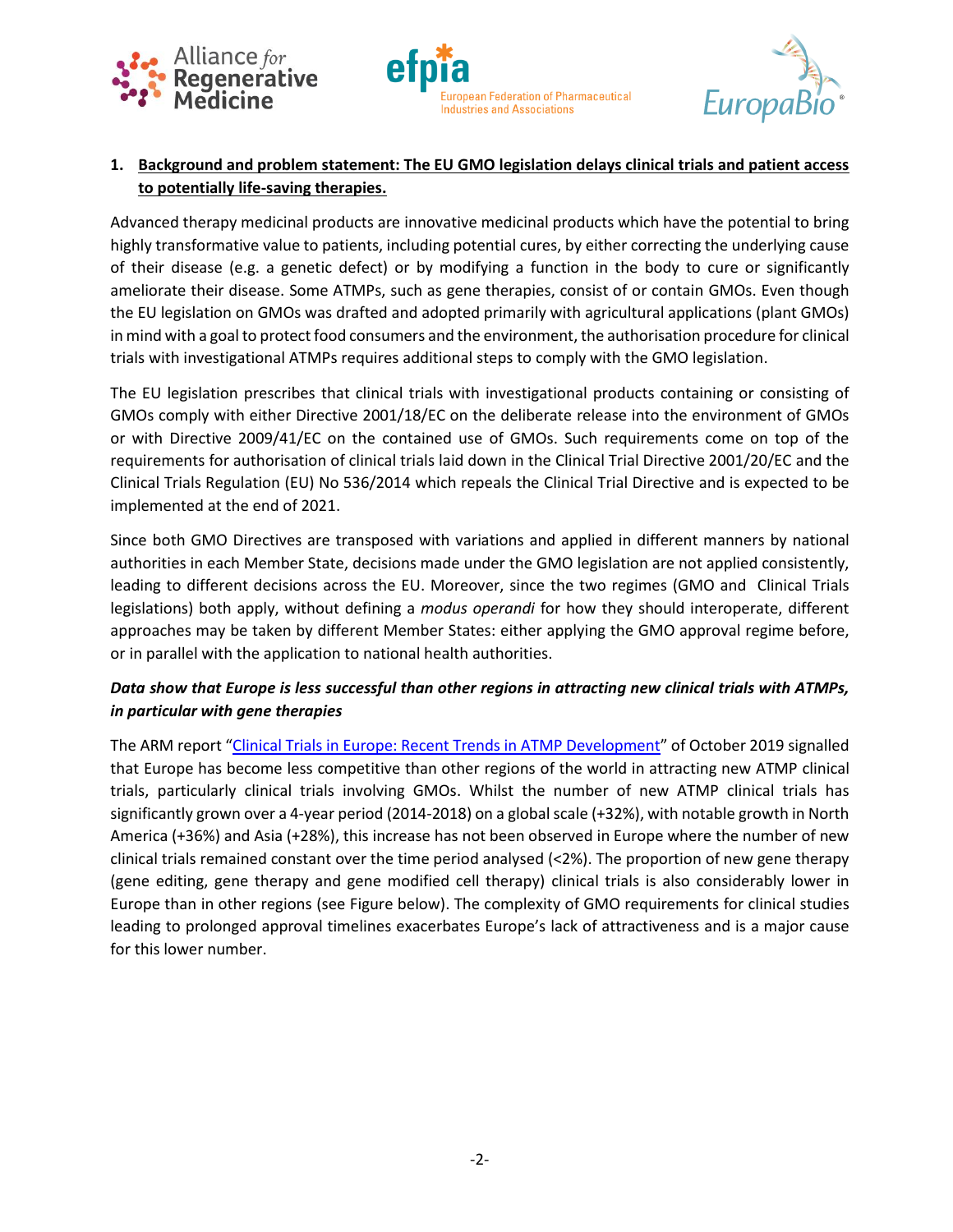

Source: ARM report "[Clinical Trials in Europe: Recent Trends in ATMP Development](https://alliancerm.org/?smd_process_download=1&download_id=5461)"<sup>1</sup>

Europe's relative lack of appeal with ATMP developers may become more pronounced as the number of new gene therapies is rapidly growing. As of 30 June 2020, on a total of 1078 on-going clinical trials with ATMPs on a global scale, 830 (77%) are classified as gene therapies. Having insufficient clinical development of advanced therapies in Europe is a missed opportunity and a major issue that needs to be addressed, with patients having limited early access to these therapies, physicians having limited experience with the products when they come to market and marketing authorisation applications with limited data on EU patients.

## *GMO requirements for investigational medicines are more stringent and complex in Europe than in the US*

The most popular country for carrying out clinical trials with gene therapies is, by far, the USA. Clinical studies using GMOs in the United States are not subject to the same requirements as those typically encountered in Europe.<sup>2</sup> The US Center for Biologics Evaluation and Research released non-binding recommendations on cases wherein the GMO environmental risk assessment is not needed for gene therapies, vectored vaccines, and related recombinant viral or microbial products. <sup>3</sup> A claim of 'categorical exclusion' ordinarily applies to clinical studies, allowing an exemption from the requirements for an environmental assessment under 21 CFR 25.31(e) for investigational new drugs (INDs).<sup>4</sup>

#### *Gene therapies based on genome editing techniques are currently also considered GMOs*

On 25 July 2018, the Court of Justice of the European Union decided that organisms obtained by the new techniques of directed mutagenesis are considered GMOs and are, therefore, subject to the obligations laid down by the GMO Directive.<sup>5</sup> Even though the background of the Court ruling was an action brought in the context of crops used in agriculture, i.e. the main products concerned by the GMO legislation, the ruling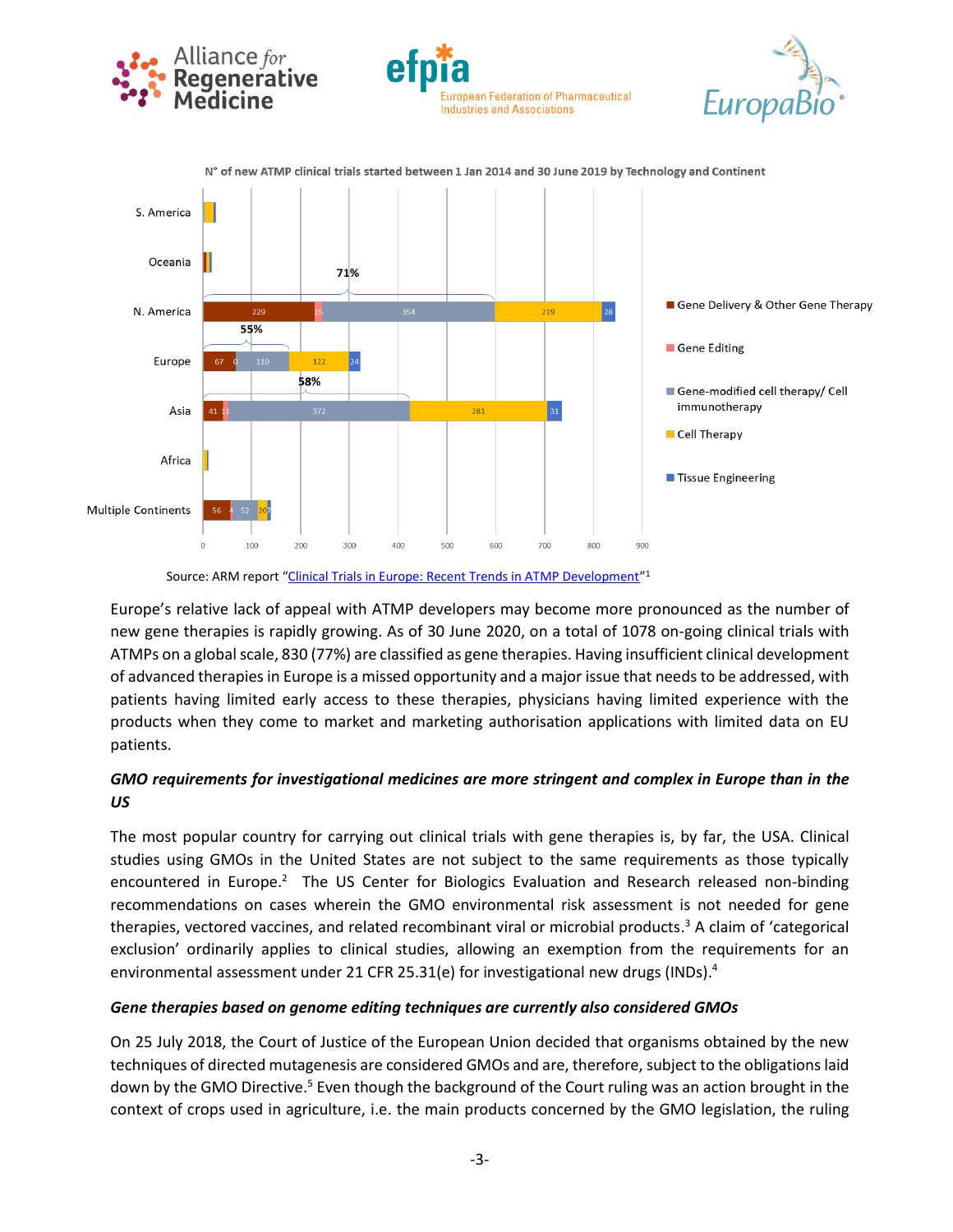





implies that gene therapies using genome editing techniques are also considered as GMOs under EU legislation.

This decision differs from the current thinking and GMO-related expectations outside Europe.

A few months after the ruling, the European Commission's Scientific Advice Mechanism ([SAM\)](https://ec.europa.eu/research/sam/index.cfm?pg=home) Group of Chief Scientific Advisors published a statement providing a scientific perspective on the regulatory status of products derived from gene editing, and the implications for the GMO Directive. <sup>6</sup> The advisors conclude that the GMO Directive should be revised "*to reflect current knowledge and scientific evidence, in particular on gene editing and established techniques of genetic modification*".

Gene therapies using genome editing technologies, such as CRISPR-Cas9 or TALENs, have the potential to radically transform the standards of care for patients who currently lack treatment options. While the number of clinical trials based on gene therapies using genome editing technologies is now surging<sup>7</sup>, the ruling of the EU Court of Justice may inadvertently delay access to effective new treatments, also entailing a negative impact on the research and innovation landscape in Europe.

### *Recently, EU authorities have recognized that the EU GMO legislation is responsible for delays in clinical trials*

The fact that the GMO legislation causes delays in the development of novel medicines in the EU has been confirmed by the EU's recent actions to tackle the COVID-19 pandemic. The EU [strategy](https://ec.europa.eu/info/files/communication-eu-strategy-covid-19-vaccines_en) for COVID-19 vaccines acknowledges that "[t]*here is considerable variety across Member States in the national requirements and procedures implementing the GMO Directives used to assess environmental risks of clinical trials of medicinal products that contain or consist of GMOs. This is likely to cause significant delay, particularly for multi-centre clinical trials in several Member States* ".

To accelerate development and access to COVID-19 treatments or vaccines, the EU has adopted Regulation (EU) 2020/1043 to temporarily exempt investigational medicinal products (IMPs) for human use containing or consisting of GMOs to treat or prevent COVID-19 from complying with some provisions of the GMO legislation. 8

Recitals (8) and (9) of Regulation (EU) 2020/1043 read as follows:

*"(8) Experience shows that, in clinical trials with investigational medicinal products containing or consisting of GMOs, the procedure to achieve compliance with the requirements of Directives 2001/18/EC and 2009/41/EC as regards the environmental risk assessment and consent by the competent authority of a Member State is complex and can take a significant amount of time.*

*(9) The complexity of that procedure increases greatly in the case of multi-centre clinical trials conducted in several Member States, as sponsors of clinical trials need to submit multiple requests for authorisation to multiple competent authorities in different Member States in parallel. In addition, national requirements and procedures for the environmental risk assessment and written consent by competent authorities for the deliberate release of GMOs under Directive 2001/18/EC vary greatly from one Member State to another. Whereas in some Member States a single request for authorisation concerning the conduct of the clinical trial and the GMO aspects can be submitted to a single competent*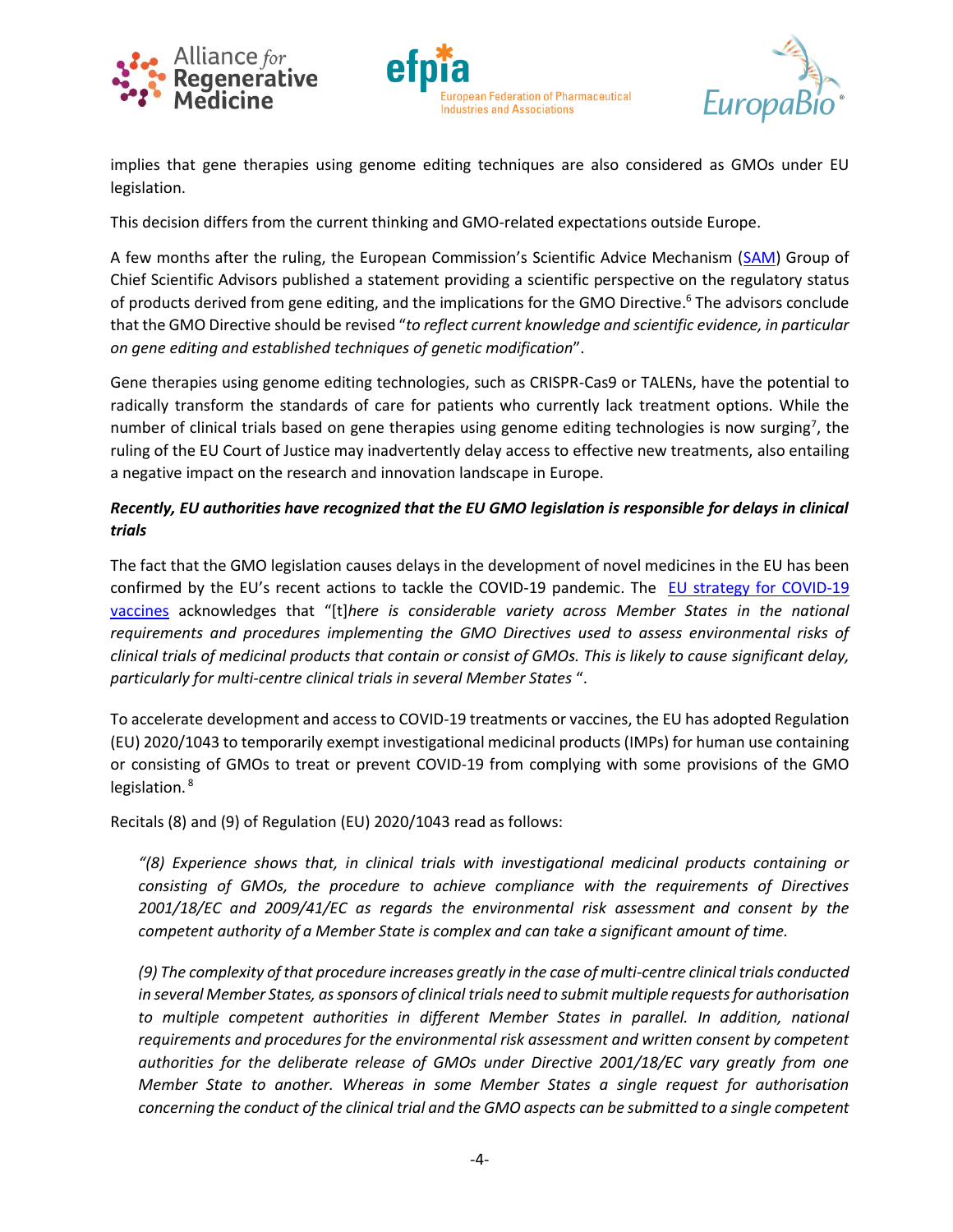





*authority, in other Member States parallel requests need to be submitted to different competent authorities. Furthermore, some Member States apply Directive 2001/18/EC, others apply Directive 2009/41/EC and there are Member States that apply either Directive 2009/41/EC or 2001/18/EC depending on the specific circumstances of a clinical trial, so it is not possible to determine a priori the national procedure that is to be followed. Other Member States apply both Directives simultaneously to different operations within the same clinical trial. Attempts to streamline the process through informal coordination between Member States' competent authorities have been unsuccessful. There are also variations between national requirements as to the content of the technical dossier."*

### **2. Latest initiatives have been insufficient to yield meaningful impact on approval timelines for ATMPs containing or consisting of GMOs**

## *In 2017-2019, initiatives were launched to reduce national discrepancies across the EU and facilitate the process for authorising clinical trials with investigational medicinal products containing or consisting of GMOs*

In October 2017, the European Commission and the European Medicines Agency, in collaboration with the Member States' authorities, launched a [joint action plan on ATMPs](https://www.ema.europa.eu/documents/other/european-commission-dg-health-food-safety-european-medicines-agency-action-plan-advanced-therapy_en.pdf) to facilitate the development and authorisation of these products in the EU for the benefit of patients. In an acknowledgement to how GMO requirements represent a major hurdle to ATMP developers, the European Commission has initiated dialogue with national competent authorities to address the interplay between the GMO and the medicines legislation to reduce discrepancies across the EU with regard to the application of GMO legislation to ATMPs containing or consisting of GMOs. The initiative has successfully resulted in many actions to clarify and harmonise national requirements:

- A [Repository of national regulatory requirements](https://ec.europa.eu/health/human-use/advanced-therapies/gmo_investiganional_en)
- A [Questions & Answers document,](https://ec.europa.eu/health/sites/health/files/files/advtherapies/docs/gmcells_qa_en.pdf) related to the interplay between the EU legislation on medicinal products and GMOs.
- Harmonised application forms for clinical research and Good Practices for assessment of GMO aspects of clinical trials:
	- o [A common application form](https://ec.europa.eu/health/sites/health/files/files/advtherapies/docs/gmcells_caf_en.pdf) an[d Good Practice document](https://ec.europa.eu/health/sites/health/files/files/advtherapies/docs/gmcells_gp_en.pdf)<sup>a</sup> for Human cells genetically modified by means of retro/lentiviral vectors
	- o A [common application form](https://ec.europa.eu/health/sites/health/files/files/advtherapies/docs/aavs_caf_en.pdf) and [Good Practice document](https://ec.europa.eu/health/sites/health/files/files/advtherapies/docs/aavs_gp_en.pdf)<sup>b</sup> for gene therapies that contain or consist of AAV vectors
	- o A [common application form](https://ec.europa.eu/health/sites/health/files/files/advtherapies/docs/vvs_caf_en.pdf)<sup>c</sup> for investigational medicinal products containing viral vectors

a Both endorsed by Austria, Belgium, Cyprus, Czechia, Denmark, Estonia, Finland, France, Germany, Greece, Hungary, Ireland, Italy, Latvia, Luxembourg, Malta, the Netherlands, Portugal, Romania, Spain, Sweden, and Norway (released in July 2018 and last updated in October 2019)

b Both endorsed by Austria, Belgium, Croatia, Czechia, Denmark, Finland, France, Germany, Hungary, Ireland, Italy, Latvia, Luxembourg, the Netherlands, Portugal, Romania, and Spain (released October 2019)

<sup>c</sup> Endorsed by Austria, Belgium, Croatia, Czechia, Denmark, Finland, France, Germany, Hungary, Ireland, Italy, Latvia, Luxembourg, the Netherlands, Romania, and Spain (released in October 2019)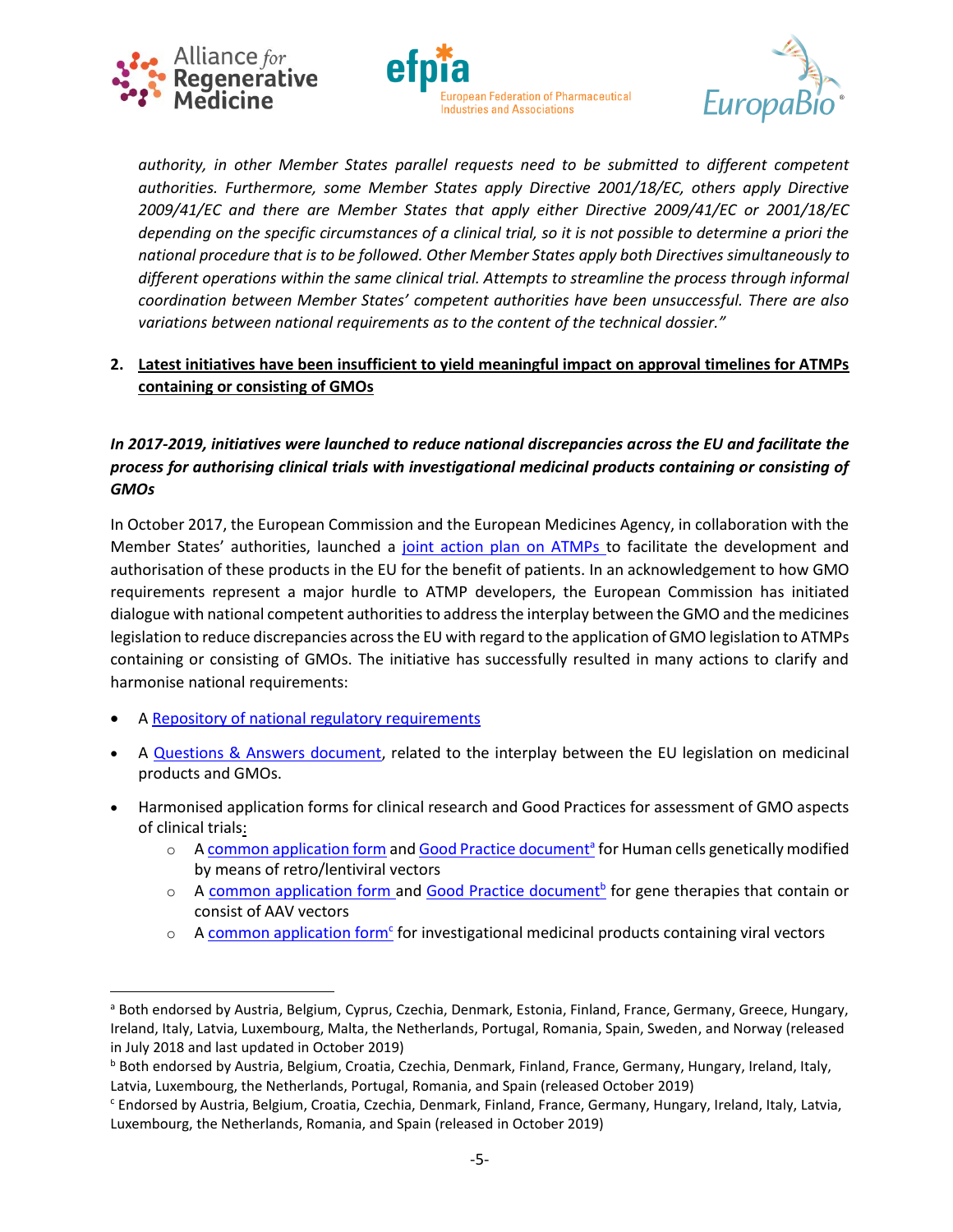





These initiatives were welcome as they aid the better understanding of requirements by sponsors and contribute to streamlining common implementation across Member States.

#### *Recent experience indicates that these initiatives have been insufficient*

Despite these developments, recent experience indicates that these initiatives have been insufficient as administrative complexity and lengthy application timelines for investigational medicinal products containing GMOs are still causing significant delay to clinical trials.

A survey of ATMP developers in early 2020 to characterise recent experiences with GMO applications for gene therapies in the EU sought to examine whether the adoption of common application forms had led to significant improvements in the timing and process for GMO approval of clinical trials. The survey results, based on 66 GMO applications filed since August 2018, including 17 applications using the common application forms, show that, despite improvements due to the EC-EMA Action Plan, the GMO approval process for clinical trials remains a significant hurdle leading to delays in the initiation of clinical trials and selective choice of countries ("forum shopping") by sponsors. Some of the survey findings include:

- There is still a large variability among Member States in the timing for approval (up to 12 months in some countries), decisions for classification (contained use versus deliberate release and different risk classifications within contained use) and data requirements (content and format), despite the use of the common application forms and the EC guidance.
- The review and approval of GMO applications are not faster when applying for a second and subsequent trial with the same product.
- The available data indicate that common application forms are of limited use since, in most cases, additional data are still requested by the national GMO competent authority, such as national application forms, in addition to the common application form.
- Many survey respondents also indicated that the preparation and submission of the GMO package and the implementation at the clinical sites remain very time-consuming and resource intensive.

A summary of the survey findings can be found in the annex to this document.

#### *Delays in clinical trials result in delays of potentially life-saving treatments*

By temporarily lifting some GMO requirements for COVID-19 treatments and vaccines, EU authorities have recognised that the EU GMO legislation is responsible for delays in clinical trials despite the recent initiatives. The exceptional circumstances of the pandemic highlight the urgency ("*time is of the essence*") for finding a vaccine or treatment for COVID-19 and "*every month gained … saves lives, livelihoods*".

Time is also of the essence for people with cancer, inherited diseases, and other life-threatening conditions. Nearly every ATMP in clinical development addresses a life-threatening condition with an unmet medical need. Every month lost for treatment with an ATMP could reduce the survival chances or result in irreversible progression of the disease and loss of function. The measures taken to save lives during the pandemic can also save lives in normal (non-pandemic) circumstances.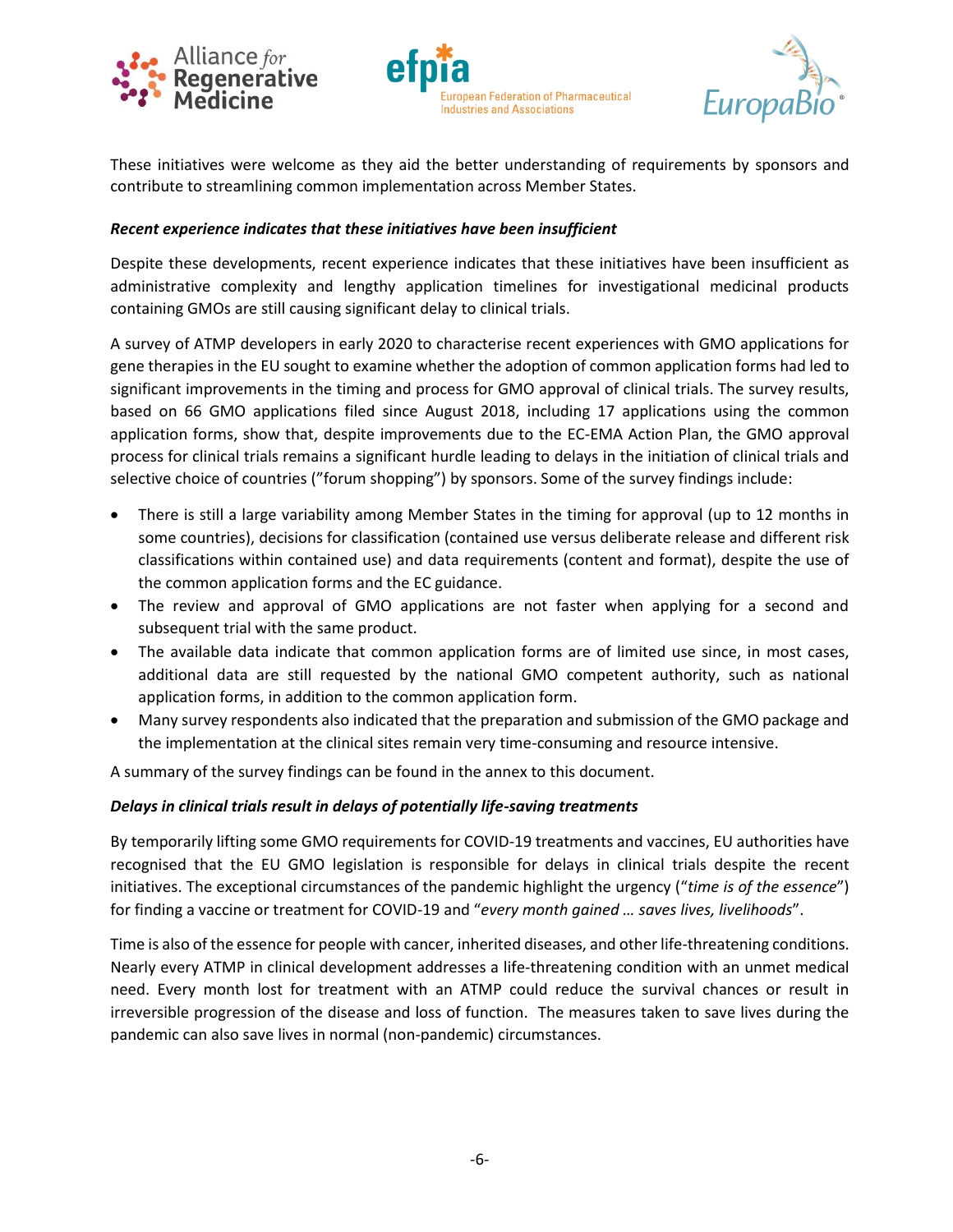





#### **3. Now is the time to re-evaluate GMO requirements for ATMPs**

In view of the significant efforts made to streamline the GMO process for ATMPs, where, in effect, there has been only insufficient progress, it is time to evaluate the purpose and assess the impact of the GMO legislation and overhaul its application to gene therapies. The new EU Pharmaceutical Strategy provides a perfect opportunity to this effect.

After evaluating the effectiveness of previous non-legislative measures, as well asthe potential of the latest temporary applicable measure set out in Regulation (EU) 2020/1043, we consider that an effective and future-proof solution can be best achieved by legislative means. A possible route is for the European Commission to consider the implementation of an exemption regime from complying with GMO requirements for ATMPs containing or consisting of GMOs undergoing clinical trials, considering that their environmental risk is often negligible.

Without effective harmonisation and significant simplification of the GMO registration process for clinical trials with ATMPs consisting of or containing GMOs, it will also be difficult for developers to leverage the advantages of the improved Clinical Trial Regulation. Ensuring a harmonised, science-based and consistent approach on GMO requirements for investigational ATMPs across all Member States is important to achieve the objective of the Clinical Trial Regulation and increase the EU's attractiveness as a leading region for clinical development. In addition, no change to the application of GMO requirements for ATMPs will constitute a direct impediment to achieving the EMA's Regulatory Strategy to 2025 for promoting innovation in the EU. Most importantly, since the majority of the ATMPs currently in development address serious unmet medical needs and are potentially life-saving, an expedient approval of clinical trials would reduce time for marketing authorisation and patient access, meaning more lives could be saved or significantly improved.

Therefore, we call on the European Commission to use its right of initiative to put forward a legislative proposal amending the existing legal framework, or, if deemed sufficiently effective, to adopt implementing legislation to supplement the current legal framework, with a view to accelerating clinical development, and ultimately patient access to life-changing and life-saving gene therapies.

The undersigned organisations are willing and prepared to engage with the European Commission and other stakeholders to jointly find the best solutions. Without action, the EU risks falling further behind the rest of the world in the development of novel treatments to the most challenging of medical conditions, and more importantly, in securing the access of patients to transformative, potentially life-saving therapies.

\*\*\*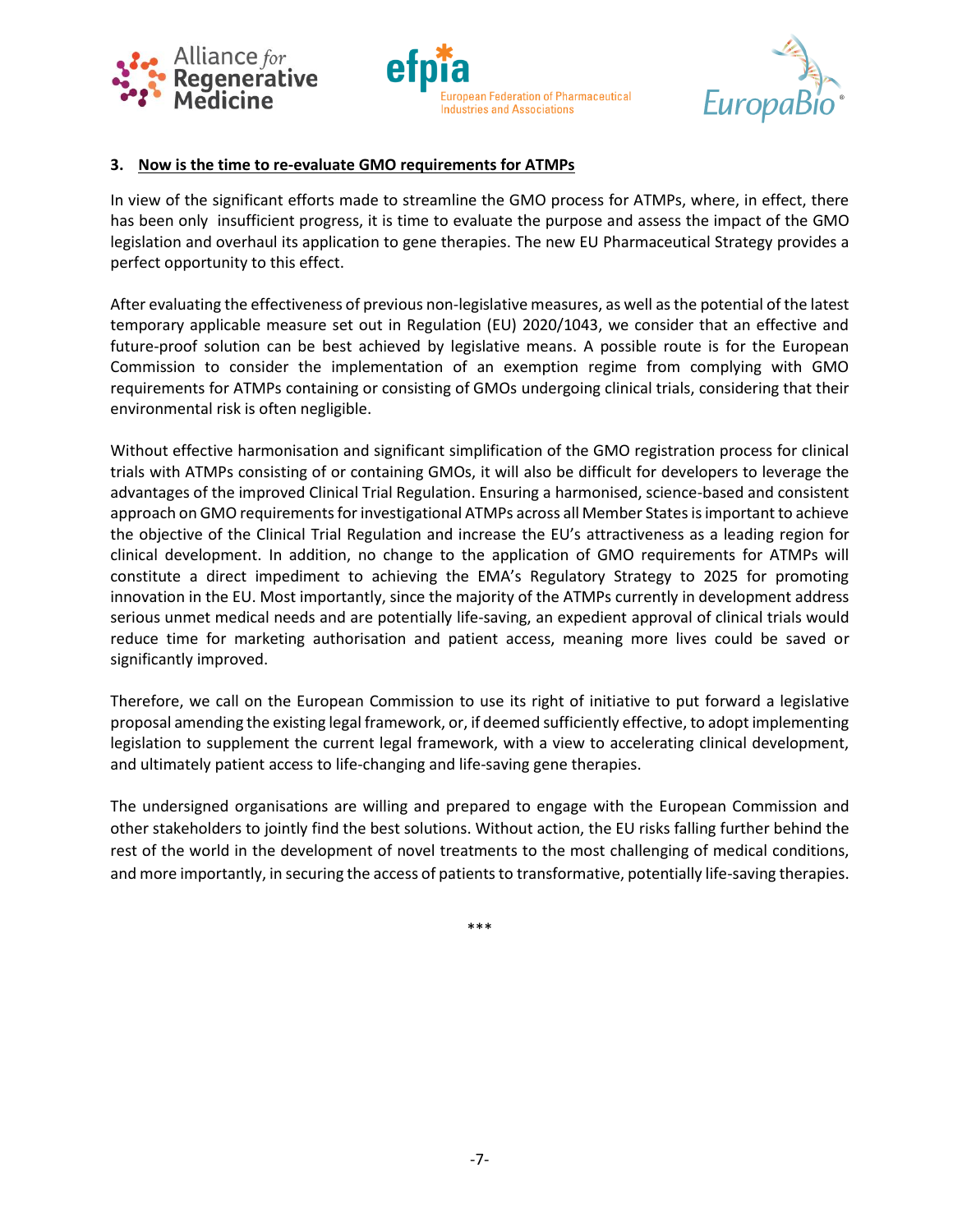





#### **About the Alliance for Regenerative Medicine:**

The Alliance for Regenerative Medicine (ARM) is the leading international advocacy organisation dedicated to realizing the promise of advanced therapy medicinal products (ATMPs). ARM promotes legislative, regulatory and reimbursement initiatives in Europe and internationally to advance this innovative and transformative sector, which includes cell therapies, gene therapies and tissue-based therapies. Early products to market have demonstrated profound, durable and potentially curative benefits that are already helping thousands of patients worldwide, many of whom have no other viable treatment options. Hundreds of additional product candidates contribute to a robust pipeline of potentially life-changing ATMPs. In its 11-year history, ARM has become the global voice of the sector, representing the interests of 370+ members worldwide and 70+ members across 15 European countries, including small and large companies, academic research institutions, major medical centres and patient groups. To learn more about ARM or to become a member, visit [http://www.alliancerm.org.](http://www.alliancerm.org/)

#### **About EFPIA:**

The European Federation of Pharmaceutical Industries and Associations (EFPIA) represents the pharmaceutical industry operating in Europe. EFPIA is the voice on the EU scene of 1,900 companies committed to researching, developing and bringing to patients new medicines that will improve health and the quality of life around the world. To learn more about EFPIA, visit: <https://www.efpia.eu/>

#### **About EuropaBio:**

EuropaBio, the European Association for Bioindustries, promotes an innovative and dynamic European biotechnology industry. EuropaBio and its members are committed to the socially responsible use of biotechnology to improve quality of life, to prevent, diagnose, treat and cure diseases, to improve the quality and quantity of food and feedstuffs and to move towards a bio-based and zero-waste economy. EuropaBio represents 75 corporate and associate members and 17 national biotechnology associations and bioregions. Read more about our work at [www.europabio.org](http://www.europabio.org/)

\*\*\*